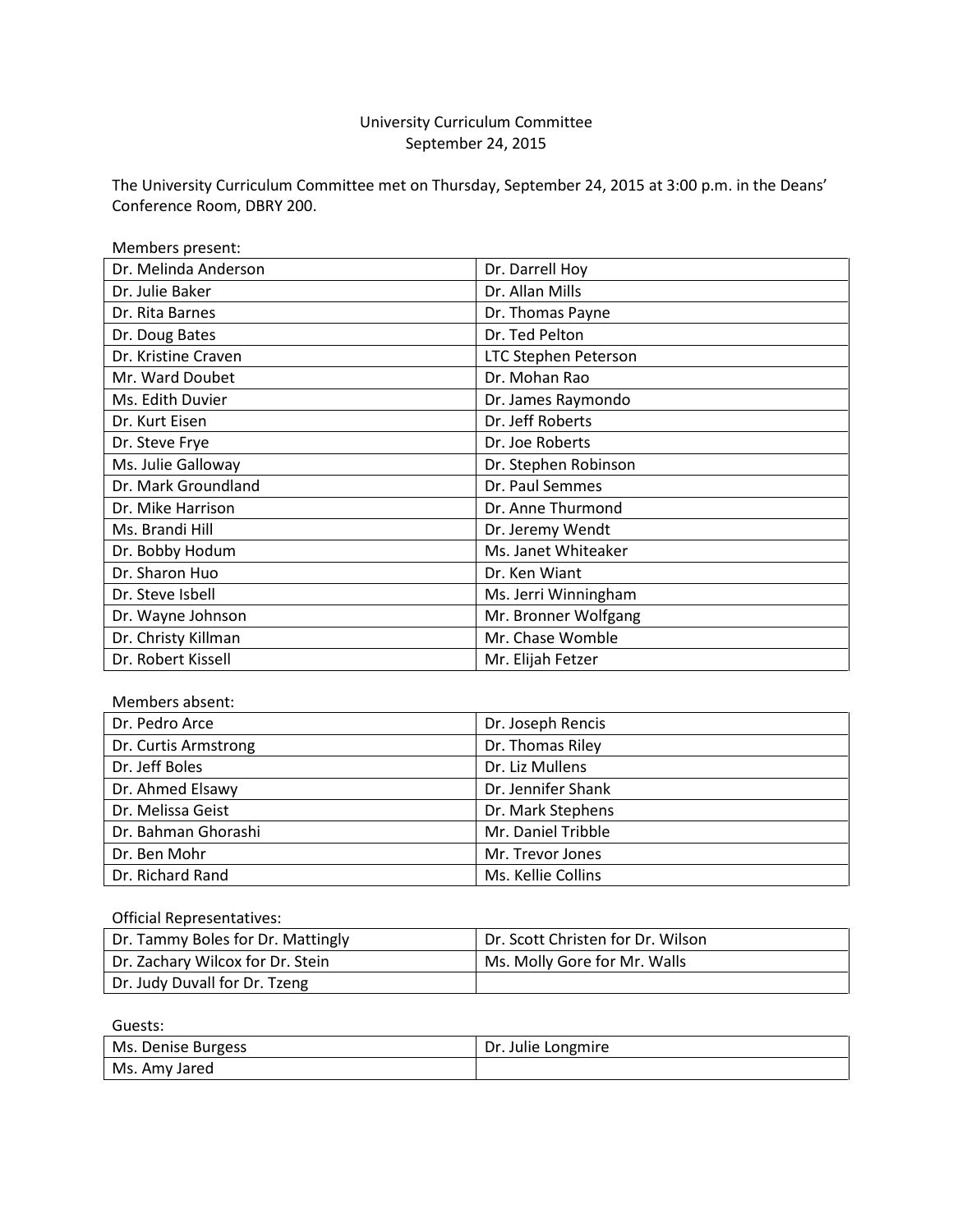#### **SUMMARY OF PROCEEDINGS**

- 1. Approval of agenda as submitted
- 2. Approval of March 19, 2015 minutes and correction to September 25, 2014 minutes
- 3. Approval of course addition from the School of environmental Studies
- 4. Approval of program changes for HIBA and HIBS from the Department of History
- 5. Approval of course addition from the Department of Art
- 6. Approval of course addition from the Department of Music
- 7. Approval of course addition from the Department of Sociology & Political Science
- 8. Approval of course addition, deletions and catalog change from the Department of Electrical and Computer Engineering
- 9. Approval of course changes from the Department of Manufacturing and Engineering Technology
- 10. Memorandum from the Department of Chemical Engineering was withdrawn
- 11. Approval of course addition from the Department of Civil and Environmental Engineering
- 12. Approval of minimum grade change from the Department of Accounting
- 13. Approval of course additions from the School of Interdisciplinary Studies
- 14. Other such matters

Dr. Huo – Student learning outcomes to be included in future proposals Ms. Winningham – Notification of upgrading of Degree Works by ITS

#### **PROCEEDINGS**

### **1. Approval of Agenda**

**Motion.** Dr. Hodum moved to approve the agenda as submitted. The motion was seconded by Dr. Craven and carried.

### **2. Approval of March 19, 2015 minutes and correction to September 25, 2014 Minutes**

Dr. Mills requested that a correction be made to the September 25, 2014 minutes to correct a transposition of the course number. Item #3- Course addition from the Department of Communication – should read JOUR 3470 (not 3740).

**Motion.** Dr. Joe Roberts moved to approve the March 19, 2015 minutes as submitted and the correction to the September 25, 2014 minutes. The motion was seconded by Dr. Killman and carried.

#### **3. Approval of Course Addition from the School of Environmental Studies**

In a memorandum dated March 9, 2015, approval was requested for the following:

#### Course Addition:

ESS 4091, 4092, 4093 – Special Topics Lec. 1,2, 3

Prerequisite: consent of instructor and school director. Upper division level study in a specific topic related to Environmental & Sustainability Studies. Course may be repeated if topic is different. No more than a combined total of 9 hours of ESS 4091, 4092, and 4093 may be used for degree. Effective: Spring 2016

**Motion.** Dr. Frye moved to approve the addition effective Spring 2016. The motion was seconded by Dr. Robinson and carried.

#### **4. Approval of Program Changes from the Department of History**

In a memorandum dated August 20, 2015, approval was requested for the following: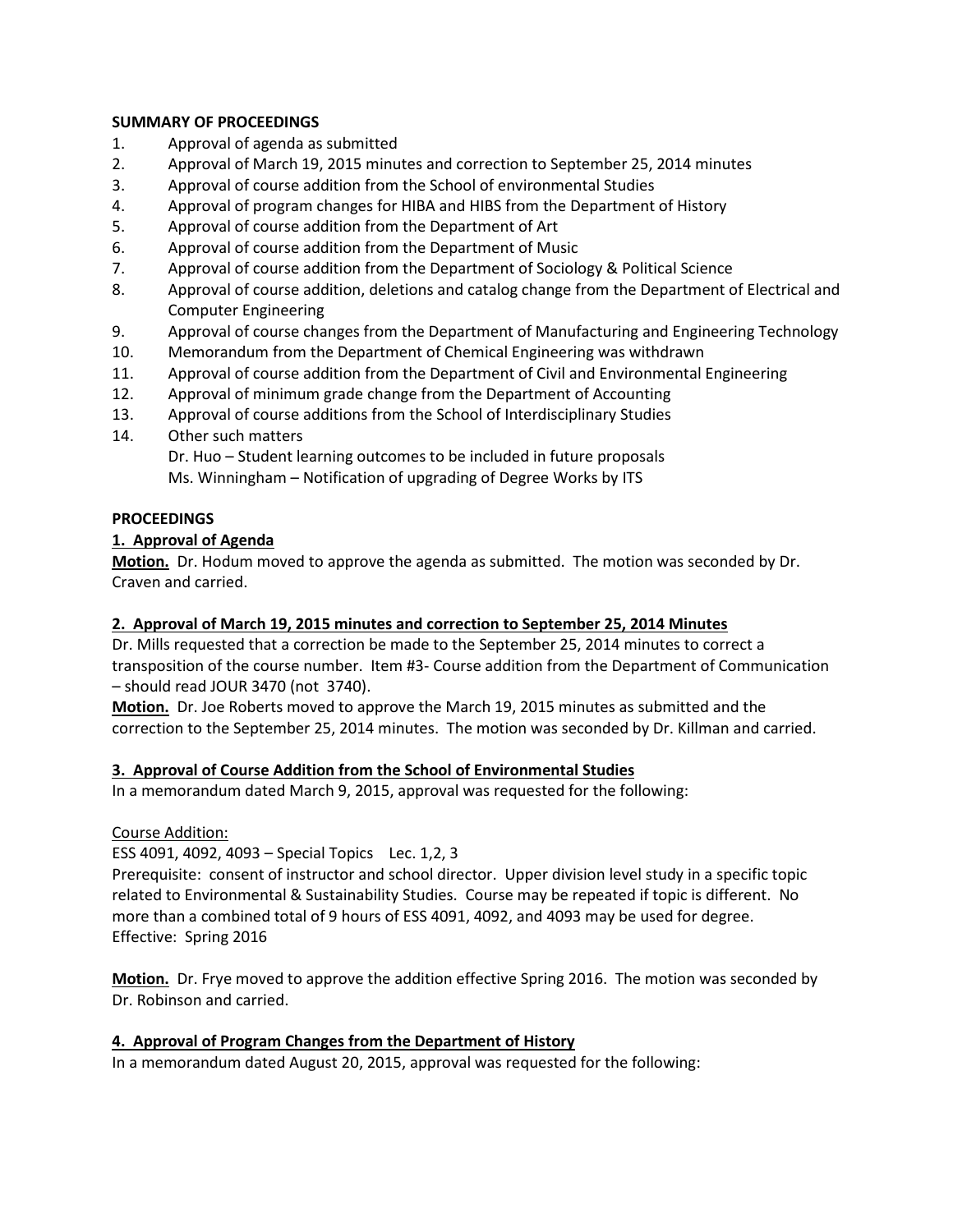### Program Change for HIBA and HIBS

A. Expand list of disciplines whose courses may fulfill the upper-division Social Sciences requirement for both the B.A. and B.S. to include Philosophy, Religious Studies, and Psychology. Currently, such courses in Criminal Justice, Political Science, Sociology, or Social Work may be used.

The list, which may be found under Junior Year on both program sheets, would now read: CJ, POLS, SOC, SW, PHIL, RELS, or PSY (Upper Division) Credit 3.

B. Revise the list of courses that may fulfill the requirement for the upper-division American and World History courses so that the HIST 4440 (Native American Studies) option now reads as HIST 4440-4449.

- 1. For the B.A. program sheet, modify footnotes 1 and 3 to read 4440-4449 instead of 4440
- 1. For the B.S. program sheet, modify footnotes 3 and 5 to read 4440-4449 instead of 4440.

Effective: Summer 2016

**Motion.** Dr. Jeff Roberts moved to approve the changes effective Summer 2016. The motion was seconded by Dr. Eisen and carried.

### **5. Approval of Course Addition from the Department of Art**

In a memorandum dated July 24, 2015, approval was requested for the following:

### Course Addition:

ARED 3200 Art Application  $\vdash$  Lec. 1 Credit 1

This course is designed for pre-service elementary classroom teachers to become involved in the arts and a hybrid experience including multi-module leaning styles of online and face-to-face, on-campus (F2F) sessions. A holistic arts-approach will assist students in understanding the interaction within the combination of the hybrid networks. These networks utilize the asynchronous/synchronous tools that enable real-time communications and collaboration. This course authentic stimuli focuses upon the utilization of multiple constructivist theorist. The theories are based upon the argument that humans generate knowledge and meaning through self-regulation during the interaction between their experiences and ideas.

Effective: Spring 2016

**Motion.** Mr. Doubt moved to approve the addition effective Spring 2016. The motion was seconded by Dr. Craven.

As the roman numeral I is not needed in the course title. Mr. Doubt amended his motion to remove the "I" from the title. The seconder approved and the motion passed.

# **6. Approval of Course Addition from the Department of Music**

In a memorandum dated July 24, 2015, approval was requested for the following:

Course Addition:

MUS 3540 Music Applications Lec. 1 Credit 1

This course is designed for pre-service elementary school classroom teachers to experience music through singing, playing instruments, moving, reading and writing. They will research, learn and collect a repertoire of music activities for incorporating into and enhancing learning in the general curriculum.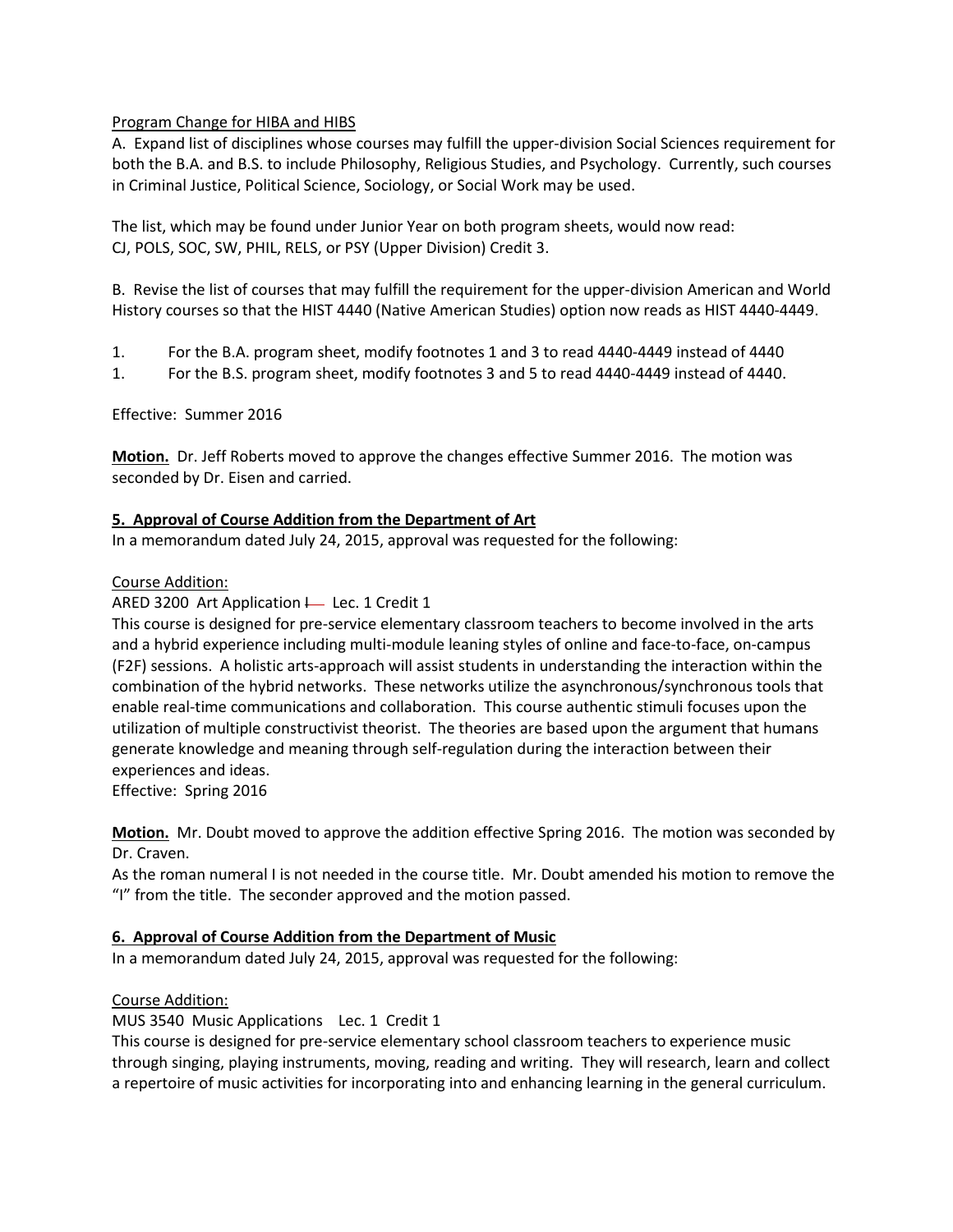Candidates will also reflect upon the role of music in the lives and education of children. Individual, small group and large group activities and assignments will be strategies used in this course. Effective: Spring 2016

**Motion.** Dr. Thurman moved to approve the addition effective Spring 2016. The motion was seconded by Dr. Eisen and carried.

### **7. Approval of Course Addition from the Department of Sociology and Political Science**

In a memorandum dated August 24, 2015, approval was requested for the following:

#### Course Addition:

SOC 3920 Sociological Applications Using SPSS Lec. 3, Credit 3

Prerequisite: SOC 3910 Social Science Statistical Analysis. This course deals with applications of the Statistical Package for the Social Sciences (SPSS) including: direct data input, data importation from other sources (i.e. national data base and Excel spreadsheets), and using SPSS to perform and interpret a wide variety of commonly used statistical applications in sociology ranging from descriptive statistics to multivariate analysis.

Effective: Fall 2016

**Motion.** Dr. Raymondo moved to approve the addition effective Fall 2016. The motion was seconded by Dr. Frye and carried.

### **8. Approval of Course Addition, Deletions and Catalog Change from the Department of Electrical and Computer Engineering**

In two memorandums dated May 8, 2015, approval was requested for the following:

#### Course Addition:

ECE 4240 (5240) Computer-Based Control Systems Lec. 3, Credit 3 Prerequisites: ECE 3020 and ECE 4210 (5210). Z-transform; Sampling Theory, Stability of Discrete Time Systems, Analog to Digital Conversion, Digital to Analog Conversion, Implementation of Analog Control System on a Microcomputer.

Course Deletions: ECE 4220 Computer-Based Measurement and Control Systems ECE 4230 Control System Design II

Catalog Change: From: ECE 4210 (5210) - Control System Design I Lec. 3. Credit 3. Prerequisite: ECE 3210 and ECE 3260. Design of compensators using frequency domain techniques; Design projects with hardware implementation.

To: ECE 4210 (5210) - Control System Design I Lec. 3. Credit 3. Prerequisite: (ECE 3210 and ECE 3260) or (ME 3050 and ME 3060). Design of compensators using frequency domain techniques; Design projects with hardware implementation.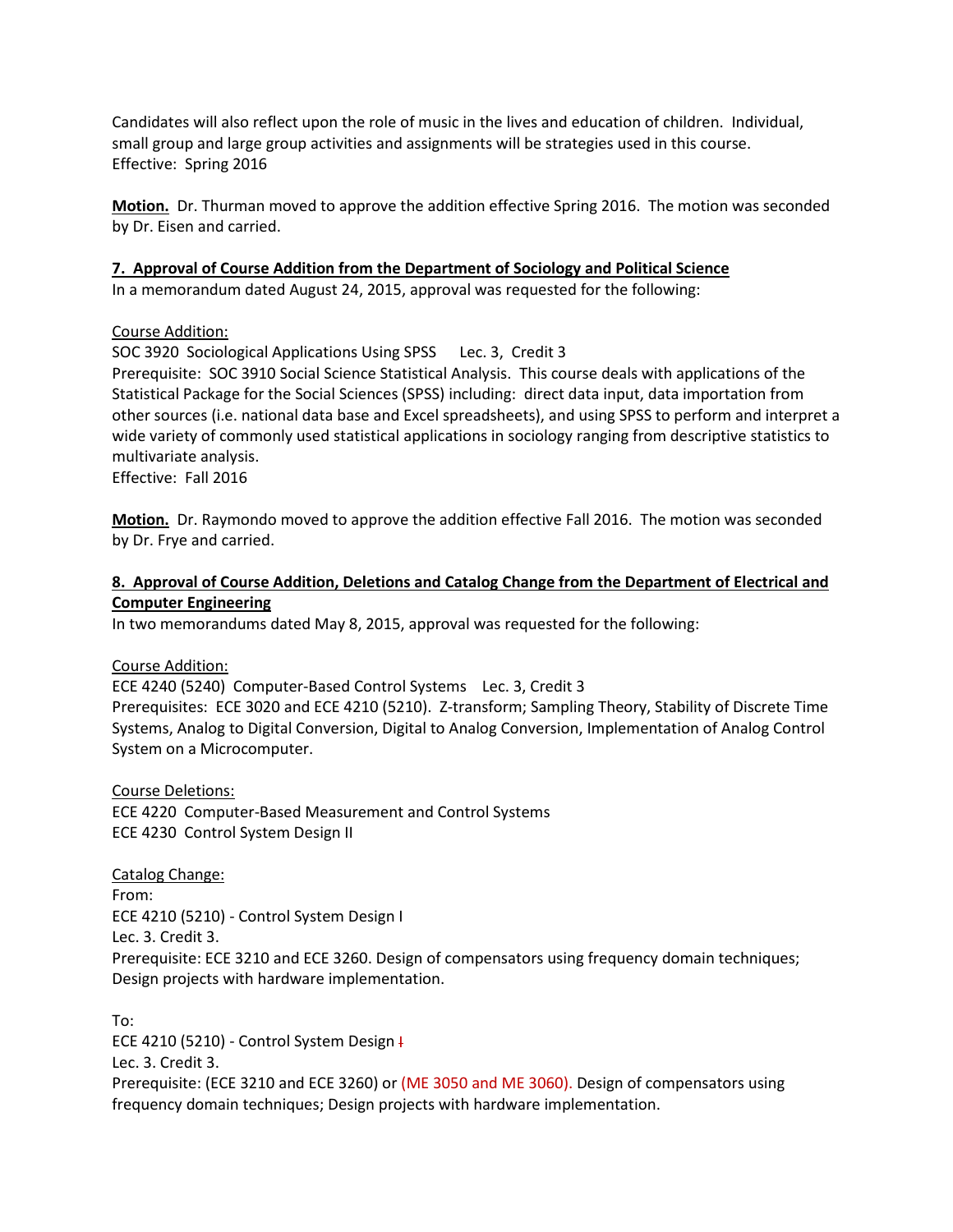Effective: Spring 2016

**Motion.** Dr. Johnson moved to approve the addition, deletions and change effective Spring 2016. The motion was seconded by Dr. Rao and carried.

# **9. Approval of Course Changes from the Department of Manufacturing and Engineering Technology**

In a memorandum dated September 8, 2015, approval was requested for the following:

### Course Changes:

From: MET 3000 - PRINCIPLES OF METAL CASTING Lec 1. Lab 2. Credit 2.

Prerequisite: ENGR 1110, MET 1100, and ME 3110. Principles of molding and casting aluminum, bronze and gray iron. Use of cores, patterns and machine molding included.

To: MET 3000 - PRINCIPLES OF METAL CASTING Lec 1. Lab 2. Credit 2.

Prerequisite: ENGR 1110, MET 1100, and ME 3110. ME 3110 can be taken as a co-requisite. Principles of molding and casting aluminum, bronze and gray iron. Use of cores, patterns and machine molding included.

From: MET 3403 - APPLIED MACHINE ELEMENTS Lec. 2. Lab. 2. Credit 3.

Prerequisite: MET 2400, MET 3301, ME 3110. Static and dynamic properties of materials. Principles of machine elements calculations, components selection, assembly, and lubrication.

To: MET 3403 - APPLIED MACHINE ELEMENTS Lec. 2. Lab. 2. Credit 3.

Prerequisite: MET 2400, MET 3301, and ME 3110. ME 3110 can be taken as a co-requisite. Static and dynamic properties of materials. Principles of machine elements calculations, components selection, assembly, and lubrication.

From: MET 4060 (5060) - CNC CONCEPTS, ADVANCED TECHNIQUES & APPLICATIONS - Lec. 2. Lab. 2. Credit 3.

Prerequisite: MET 3060 or consent of instructor. An in-depth study of programming systems, techniques and applications. Students enrolled in the 5000-level course will be required to complete additional work as stated in the syllabus.

To: MET 4060 (5060) - CNC CONCEPTS, ADVANCED TECHNIQUES & APPLICATIONS - Lec. 2. Lab. 2. Credit 3.

Prerequisite: MET 3060 or consent of instructor departmental approval. An in-depth study of programming systems, techniques and applications. Students enrolled in the 5000-level course will be required to complete additional work as stated in the syllabus.

From: MET 4140 - MAINTENANCE TECHNOLOGY II Lec. 2. Lab. 2. Credit 3. Prerequisite: MET 3130 or consent of instructor. Applied maintenance techniques and procedures utilized to insure continued operation of production machines and auxiliary equipment.

To: MET 4140 - MAINTENANCE TECHNOLOGY II Lec. 2. Lab. 2. Credit 3. Prerequisite: MET 3130 or consent of instructor departmental approval. Applied maintenance techniques and procedures utilized to insure continued operation of production machines and auxiliary equipment.

From: MET 4200 (5200) - INDUSTRIAL ELECTRONICS Lec. 2. Lab. 2. Credit 3.

Prerequisite: MET 3200 or consent of instructor. The fundamentals of process control, transducers, signal processing, feedback loops, activators, and analog and digital controllers. Students enrolled in the 5000-level course will be required to complete additional work as stated in the syllabus.

To: MET 4200 (5200) - INDUSTRIAL ELECTRONICS Lec. 2. Lab. 2. Credit 3.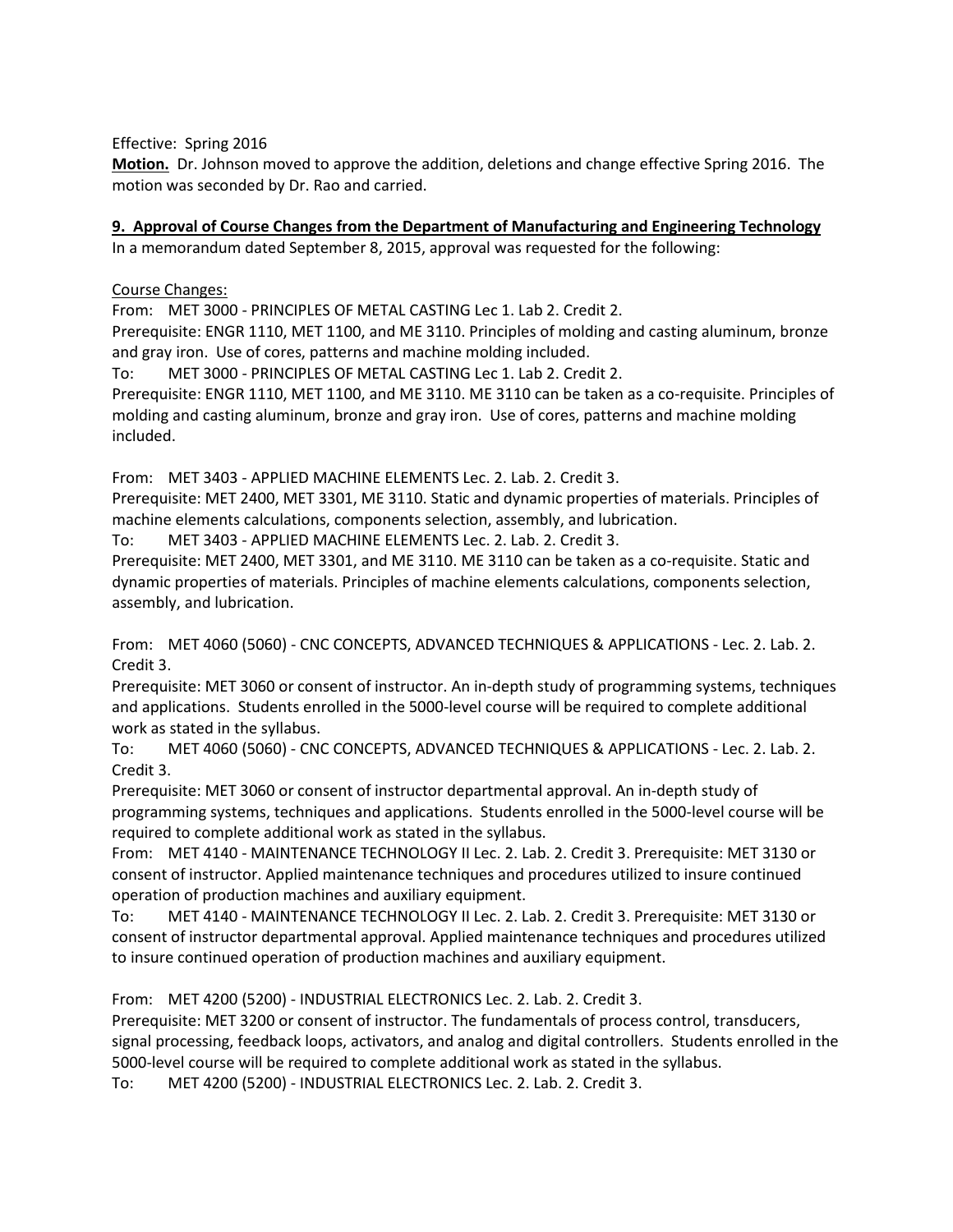Prerequisite: MET 3200 or consent of instructor departmental approval. The fundamentals of process control, transducers, signal processing, feedback loops, activators, and analog and digital controllers. Students enrolled in the 5000-level course will be required to complete additional work as stated in the syllabus.

From: MET 4210 (5210) - PROGRAMMABLE LOGIC CONTROLLERS AND PROCESS CONTROL Lec. 2. Lab. 2. Credit 3.

Prerequisite: MET 4200 (5200) or consent of instructor. Programmable logic controllers (PLC's) and automated process control; design and implementation of an automatic controlled industrial process. Students enrolled in the 5000-level course will be required to complete additional work as stated in the syllabus.

To: MET 4210 (5210) - PROGRAMMABLE LOGIC CONTROLLERS AND PROCESS CONTROL Lec. 2. Lab. 2. Credit 3.

Prerequisite: MET 4200 (5200) or consent of instructor departmental approval. Programmable logic controllers (PLC's) and automated process control; design and implementation of an automatic controlled industrial process. Students enrolled in the 5000-level course will be required to complete additional work as stated in the syllabus.

From: MET 4220 (5220) - Industrial Automation and Robotics. Lec. 2. Lab. 2. Credit 3. Prerequisite: MET 3060, MET 3200 or consent of instructor. Studies in the theory and application of industrial automation relating to manufacturing.

To: MET 4220 (5220) - Industrial Automation and Robotics. Lec. 2. Lab. 2. Credit 3. Prerequisite: MET 3060, MET 3200 or consent of instructor or departmental approval. Studies in the theory and application of industrial automation relating to manufacturing.

From: MET 4300 (5300) - ADVANCED CAD TECHNIQUES Lec. 2. Lab. 2. Credit 3. Prerequisite: MET 3301 or consent of instructor. An in-depth course using Cad as a design tool that examines multiview drawings, layers, dimensioning, blocks, and sectional views. Students enrolled in the 5000-level course will be required to complete additional work as stated in the syllabus. To: MET 4300 (5300) - ADVANCED CAD TECHNIQUES Lec. 2. Lab. 2. Credit 3. Prerequisite: MET 3301 or consent of instructor departmental approval. An in-depth course using Cad as a design tool that examines multiview drawings, layers, dimensioning, blocks, and sectional views. Students enrolled in the 5000-level course will be required to complete additional work as stated in the syllabus.

From: MET 4310 (5310) - PLANT LAYOUT AND MATERIALS HANDLING Lec. 2. Lab. 2. Credit 3. Prerequisite: MET 3301. An analysis of materials movement within industrial organizations. Students enrolled in the 5000-level course will be required to complete additional work as stated in the syllabus. To: MET 4310 (5310) - PLANT LAYOUT AND MATERIALS HANDLING Lec. 2. Lab. 2. Credit 3. Prerequisite: MET 3301, MET 3710 or consent of instructor departmental approval. An analysis of materials movement within industrial organizations. Students enrolled in the 5000-level course will be required to complete additional work as stated in the syllabus.

From: MET 4400 (5400) - GEOMETRIC DIMENSIONING AND TOLERANCING Lec. 2. Lab. 2. Credit 3. Prerequisite: MET 3301 or consent of instructor. This course will cover the geometric conformance and tolerancing theory and application pertaining to ANSI/ASME Y14.5M-1994 via computer graphics and other electronic data systems for design, manufacture, verification, and similar processes. Students enrolled in the 5000-level course will be required to complete additional work as stated in the syllabus.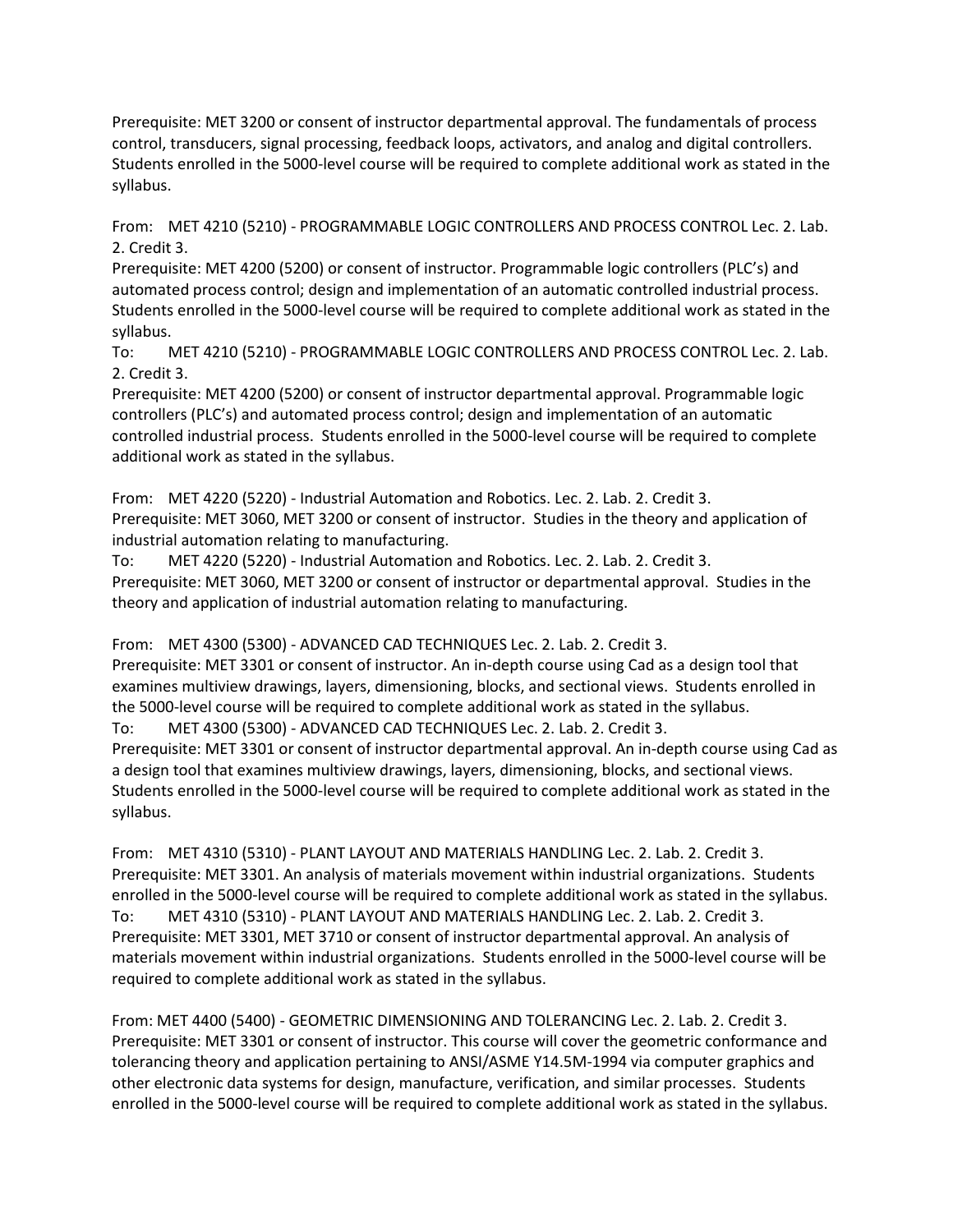To: MET 4400 (5400) - GEOMETRIC DIMENSIONING AND TOLERANCING Lec. 2. Lab. 2. Credit 3. Prerequisite: MET 3301 or consent of instructor departmental approval. This course will cover the geometric conformance and tolerancing theory and application pertaining to ANSI/ASME Y14.5M-1994 2009 Y14.5 Standard via computer graphics and other electronic data systems for design, manufacture, verification, and similar processes. Students enrolled in the 5000-level course will be required to complete additional work as stated in the syllabus.

From: MET 4450 (5450) - RAPID PROTOTYPING Lec. 2. Lab. 2. Credit 3.

Prerequisite: MET 3301. This course prepares students to create a rapid prototyping file from a computer aided design file, determine the prototype for the model or part, and create a production plan for the part. Students enrolled in the 5000-level course will be required to complete additional work as stated in the syllabus.

To: MET 4450 (5450) - RAPID PROTOTYPING Lec. 2. Lab. 2. Credit 3. Prerequisite: MET 3301 or departmental approval. This course prepares students to create a rapid prototyping file from a computer aided design file, determine the prototype for the model or part, and create a production plan for the part. Students enrolled in the 5000-level course will be required to complete additional work as stated in the syllabus.

From: MET 4500 (5500) - TOOL DESIGN Lec. 2. Lab. 2. Credit 3. Prerequisite: MET 2063, MET 3301 or consent of instructor. This course covers an integrated treatment of tool design, specification and application by the use of standard tooling data. Students enrolled in the 5000-level course will be required to complete additional work as stated in the syllabus.

To: MET 4500 (5500) - TOOL DESIGN Lec. 2. Lab. 2. Credit 3. Prerequisite: MET 2063, MET 3301 or consent of instructor departmental approval. This course covers an integrated treatment of tool design, specification and application by the use of standard tooling data. Students enrolled in the 5000-level course will be required to complete additional work as stated in the syllabus.

From: MET 4620 - SENIOR PROJECTS Lec. 2. Lab. 2. Credit 3.

Prerequisite: MET 3403, MET 4200 (5200) or consent of instructor. This course is the capstone experience, which requires both teamwork and individual skills in identifying and solving an industrial problem. It requires the application of design, manufacturing processing, project management plan and public presentation of results.

To: MET 4620 - SENIOR PROJECTS Lec. 2. Lab. 2. Credit 3.

Prerequisite: MET 3403, MET 4200 (5200) or consent of instructor departmental approval. This course is the capstone experience, which requires both teamwork and individual skills in identifying and solving an industrial problem. It requires the application of design, manufacturing processing, project management plan and public presentation of results.

**Motion.** Dr. Hoy moved to approve the changes effective Spring 2016. The motion was seconded by Dr. Craven and carried.

# **10. Proposal from the Department of Chemical Engineering**

Question arose that Dr. Hoy was not able to answer on behalf of the Department of Chemical Engineering regarding the proposal and requested that the proposal be withdrawn.

#### **11. Approval of Course Addition from the Department of Civil & Environmental Engineering**

In a memorandum dated September 14, 2015, approval was requested for the following: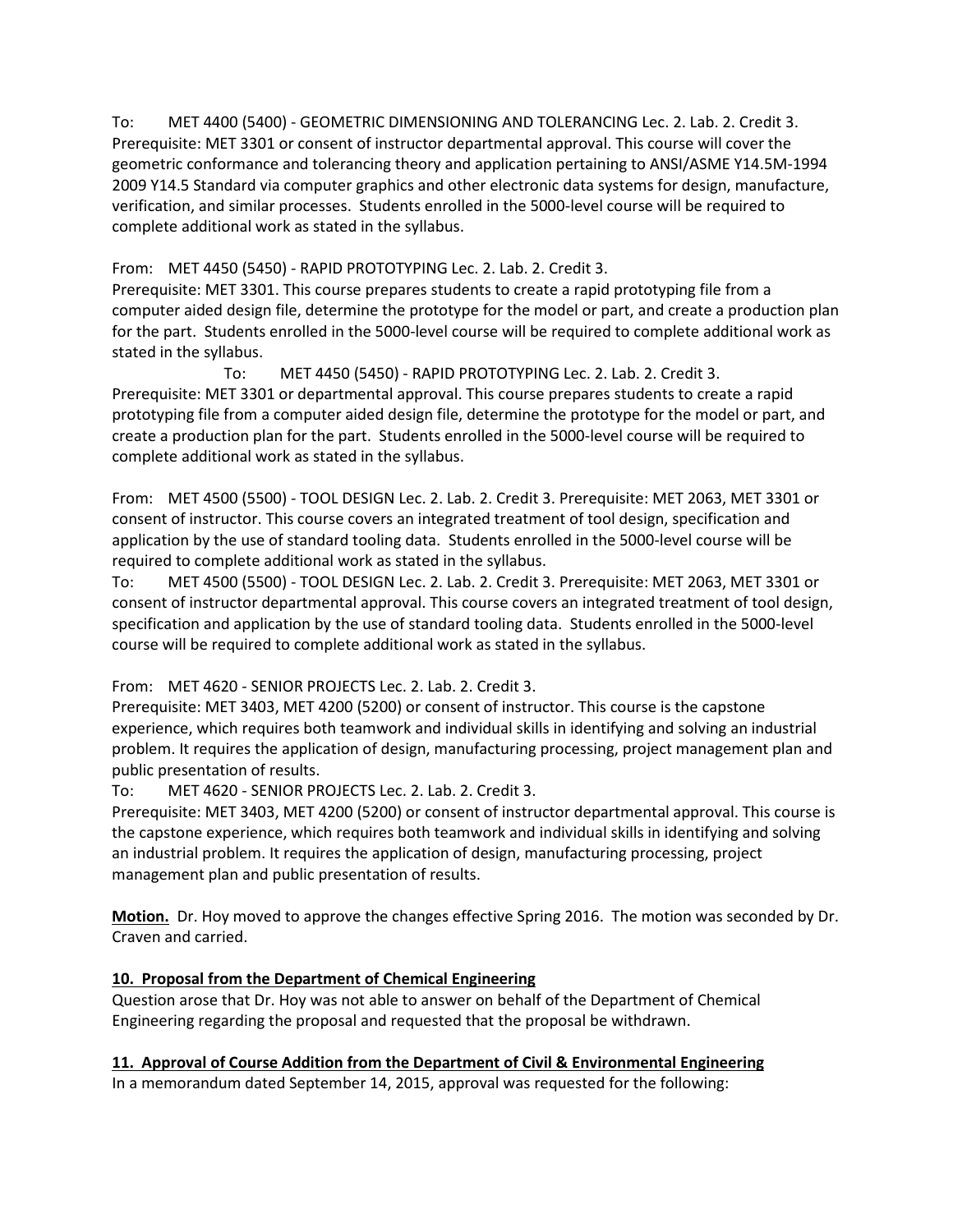### Course Addition:

CEE 4510. Engineering Management. Lec. 3. Credit 3. Prerequisites: Senior standing in an engineering discipline.

Management theory applied to engineering and technical organizations. Topics include management functions in an engineering context; engineering techniques and tools for management; project management; management/leadership of technical people and teams; and contemporary engineering management topics, e.g., rapid technological change and globalization. *Same as ENGR 4510.*

**Motion.** Dr. Hoy moved to approve the addition effective Spring 2016. The motion was seconded by Dr. Craven.

As this course is crossed listed, it was suggested that the sentence "Same as ENGR 4510" be added to the end of the course description (in italics). Dr. Hoy and Dr. Craven accepted this as a friendly amendment and the motion carried.

# **12. Approval of Minumun Grade Change from the Department of Accounting**

In five memorandums dated September 11, 2015, approval was requested for the following:

Change Minimum Grade in ACCT 3170 for Accounting Majors

From:

ACCT 3170 – Financial Accounting and Reporting I Lec. 3. Credit 3.

Prerequisite: ACCT 2110 and ACCT 2120 with grades of C or better. Contemporary theory and procedures that provide information for reports of the financial positions, results of operations and cash flows of modern business corporations. Enrollment in junior or senior level accounting courses requires junior standing. All business majors must have completed the Basis Business Program.

To:

ACCT 3170 – Financial Accounting and Reporting I Lec. 3. Credit 3.

Prerequisite: ACCT 2110 and ACCT 2120 with grades of C or better. Contemporary theory and procedures that provide information for reports of the financial positions, results of operations and cash flows of modern business corporations. Enrollment in junior or senior level accounting courses requires junior standing. All business majors must have completed the Basis Business Program. Accounting majors must earn a grade of C or better to graduate.

Change Minimum Grade in ACCT 3180 for Accounting Majors

From:

ACCT 3180 – Financial Accounting and Reporting II Lec. 3. Credit 3.

Prerequisite: ACCT 3170 with a C or better. Continuation of ACCT 3170 with emphasis on specific problem areas. Enrollment in junior or senior level accounting courses requires junior standing. All business majors must have completed the Basis Business Program.

To:

ACCT 3180 – Financial Accounting and Reporting II Lec. 3. Credit 3.

Prerequisite: ACCT 3170 with a C or better. Continuation of ACCT 3170 with emphasis on specific problem areas. Enrollment in junior or senior level accounting courses requires junior standing. All business majors must have completed the Basis Business Program. Accounting majors must earn a grade of C or better to graduate.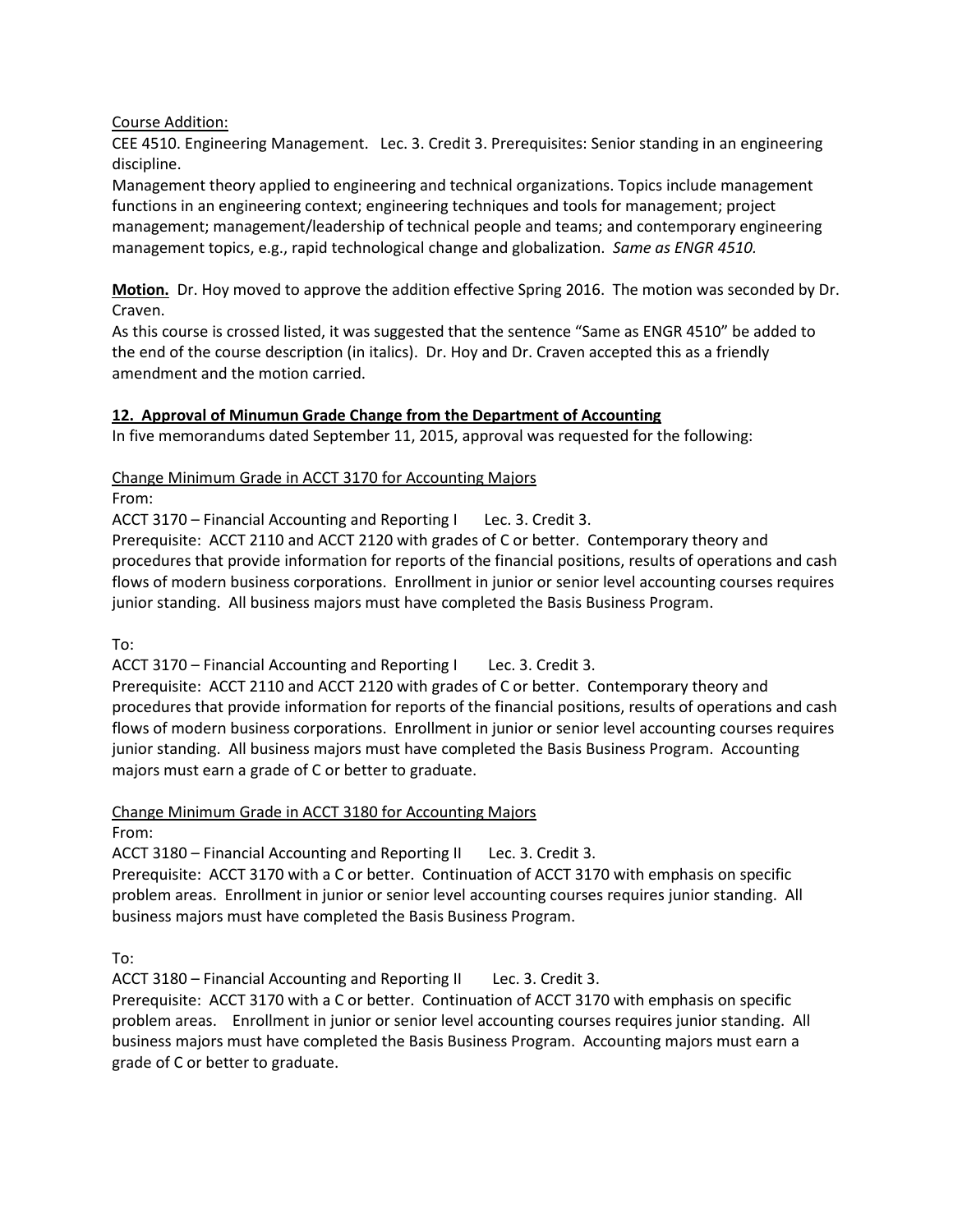Change Minimum Grade in ACCT 3210 for Accounting Majors

From:

ACCT 3210 – Cost Accounting Lec. 3. Credit 3.

Prerequisite: ACCT 2120 with a grade of C or better. Procedures for providing account and reports of cost information to management for planning, controlling, pricing and external reporting. Enrollment in junior or senior level accounting courses requires junior standing. All business majors must have completed the Basis Business Program.

To:

ACCT 3210 – Cost Accounting Lec. 3. Credit 3.

Prerequisite: ACCT 2120 with a grade of C or better. Procedures for providing account and reports of cost information to management for planning, controlling, pricing and external reporting. Enrollment in junior or senior level accounting courses requires junior standing. All business majors must have completed the Basis Business Program. Accounting majors must earn a grade of C or better to graduate.

Change Minimum Grade in ACCT 3330 for Accounting Majors

From:

ACCT 3330 – Federal Taxation I Lec. 3. Credit 3.

Prerequisite: ACCT 3170 with a grade of C. A survey of the basic concepts of taxation and the impact of federal taxation on individuals, business income and property transaction. Enrollment in junior or senior level accounting courses requires junior standing. All business majors must have completed the Basis Business Program.

To:

ACCT 3330 – Federal Taxation I Lec. 3. Credit 3.

Prerequisite: ACCT 3170 with a grade of C. A survey of the basic concepts of taxation and the impact of federal taxation on individuals, business income and property transaction. Enrollment in junior or senior level accounting courses requires junior standing. All business majors must have completed the Basis Business Program. Accounting majors must earn a grade of C or better to graduate.

Change Minimum Grade in ACCT 3620 for Accounting Majors

From:

ACCT 3620 – Auditing I Lec. 3. Credit 3.

Prerequisite: ACCT 3170 with a grade of C or better. Introduction to the theory and practice of financial statement audits. Enrollment in junior or senior level accounting courses requires junior standing. All business majors must have completed the Basis Business Program.

To:

ACCT 3620 – Auditing I Lec. 3. Credit 3.

Prerequisite: ACCT 3170 with a grade of C or better. Introduction to the theory and practice of financial statement audits. Enrollment in junior or senior level accounting courses requires junior standing. All business majors must have completed the Basis Business Program. Accounting majors must earn a grade of C or better to graduate.

**Motion.** Ms. Galloway moved to approve the changes effective Summer 2016. The motion was seconded by Dr. Johnson and carried.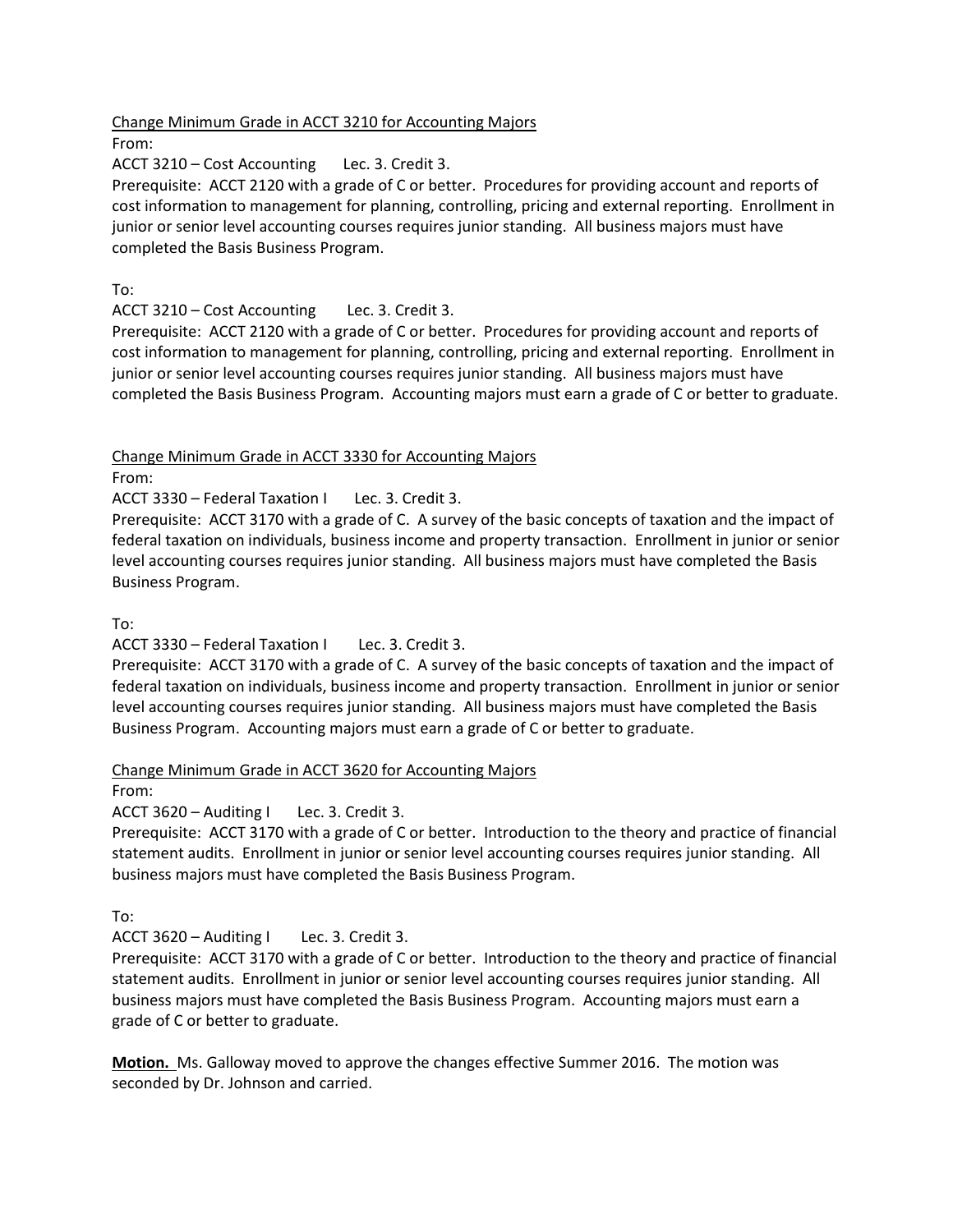#### **13. Approval of Course Additions from the School of Interdisciplinary Studies**

In a memorandum dated September 16, 2015, approval was requested for the following:

Course Additions: LIST 1090 – FLS International Course. Lec 1. Credit 1 Prerequisites: None. LIST 1090 is created for the FLS Core Courses offered in nine levels of proficiency. In the core course

students learn the skills of speaking, listening, reading and writing in an integrated manner. LIST 1090 is reserved for participants in the Intensive English Language Program and is not intended for degree seeking students. Credits may not be applied to a degree program. May be repeated up to 6 times.

LIST 3100 – Critical Thinking and Problem Solving. Lec 3, Credit 3 Prerequisites: None.

The purpose of this course is to introduce students to basic approaches to critical thinking and problem solving, and apply those approaches to real-world problems. Topics will be covered utilizing a variety of teaching methods: lecture/discussion, cooperative learning/group problem solving, team projects, and individual problem solving exercises.

LIST 4200 – Professional and Personal Integrity Lec 3 Credit 3 Prerequisites: Junior/Senior status or permission of the instructor.

Participants will explore methods for promoting personal and social wholeness. Based on the notion that a healthy society flows from healthy individuals, and by examining historical case studies and contemporary literature, the course will help students maximize personal potential by learning effective management of emotions, commitment to justice, and promoting behavior rooted in wisdom, kindness, and courage.

LIST 4300 – Workplace Performance Lec 3, Credit 3

Prerequisites: Junior/Senior status or permission of the instructor.

The purpose of this course is to introduce students to Industrial Management and the theories that inform management in the workplace. Topics will be covered utilizing a variety of teaching methods: lecture/discussion, cooperative learning/group problem solving, projects, and individual problem solving exercises.

**Motion.** Dr. Frye moved to approve the additions effective Spring 2016. The motion was seconded by Ms. Galloway.

Dr. Eisen questioned the prefix of LIST for the course LIST 1090. He believed a prefix of "UNIV" would be more suitable.

Dr. Hodum suggested using a 1200 course number instead of a 1000 level number so that it does not look like a freshman level course.

It was suggested that LIST 1090 be withdrawn from the proposal for further study. Dr. Frye accepted this as a friendly amendment. The seconder, Ms. Galloway, agreed.

A vote was taken on the remaining three course additions, and the motion carried.